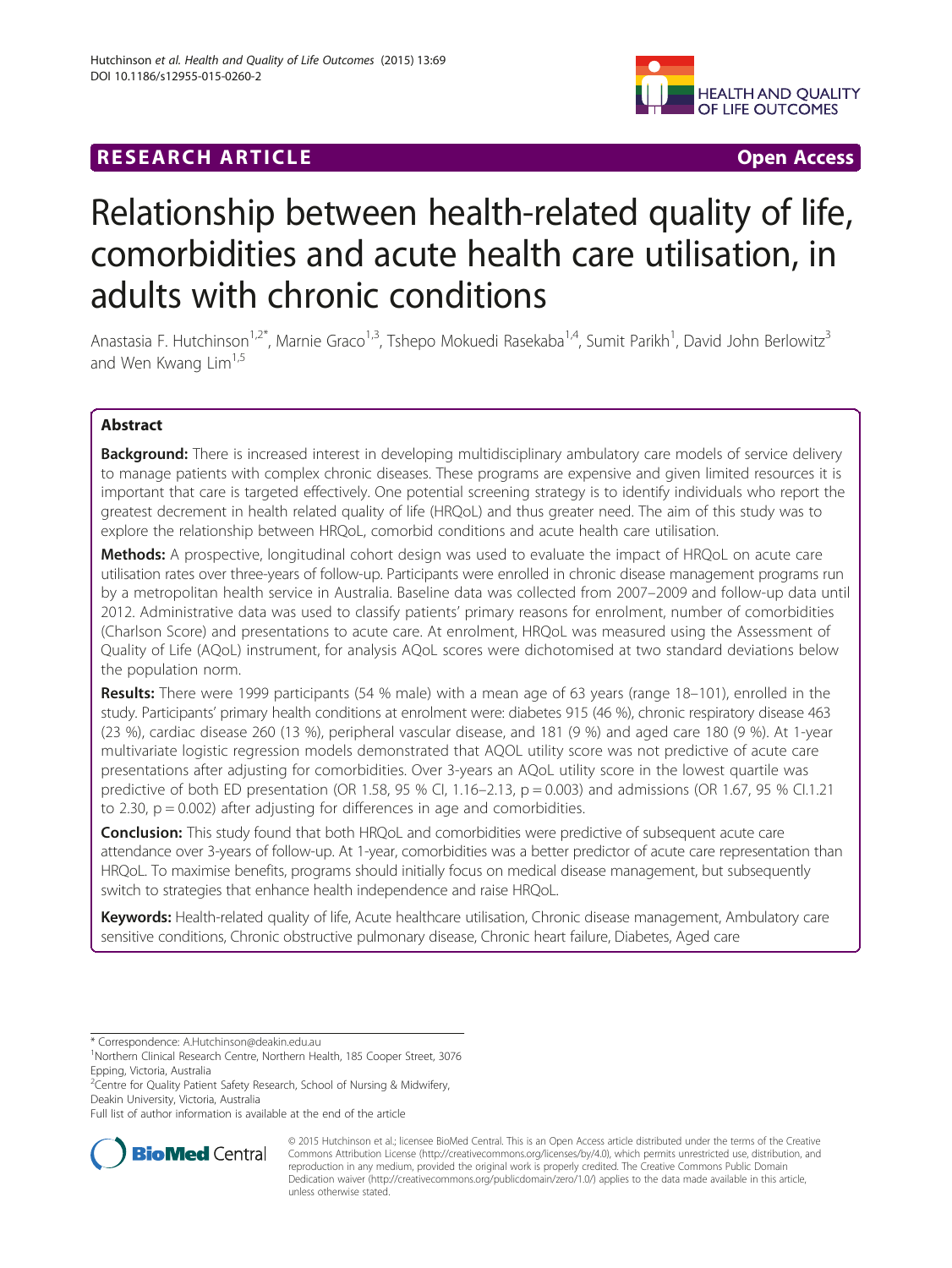## Background

In response to the worldwide growth in the prevalence of chronic disease, there is increased interest in developing ambulatory models of care that will improve patient outcomes and minimise demand on emergency departments and acute inpatient services [\[1](#page-8-0)–[3\]](#page-8-0). Over the past 15 years Australian health authorities have funded a wide range of programs to improve the management of patients with chronic disease that requires acute care [\[4](#page-8-0)]. These initiatives typically identify patients following acute care attendance for conditions such as chronic heart failure (CHF), chronic obstructive lung disease (COPD), or diabetes and offer interventions such as: exercise rehabilitation, self-management education and support, community-outreach and case-management services. To ensure effective use of limited resources it is important that these programs enrol those patients who will benefit the most and/who are at high risk of reattendance for acute care management. One of the challenges clinicians therefore face is identifying these high-risk individuals, so that the programs can be targeted effectively to those patients with the highest level of need [[5\]](#page-8-0).

Internationally there have been a range of attempts at developing prediction algorithms that identify patients at high risk of early acute care readmission who would benefit from increased ambulatory care services post discharge [[5, 6](#page-8-0)]. For example, a US study found that age, sex, ethnicity, number of previous admissions, and clinical condition were indicators of readmission risk and that those scoring ≥80 (on a 0–100 scale) had an 84 % likelihood of being readmitted over the following 12 months [[7\]](#page-8-0). Although numerous risk stratification tools have been developed and validated for individual disease groups [\[8](#page-8-0)–[11\]](#page-8-0) there is a lack of generic measures that can be used across different conditions, ages and complexity of disease to predict individuals at high risk of readmission to acute care. Many risk stratification instruments focus on measures of disease severity and fail to measure the patient factors that modify subsequent health care utilisation behaviour [\[12](#page-8-0)–[14](#page-8-0)]. Furthermore, identification of individuals with advanced disease who may benefit from advance care planning or more palliative approaches to disease management is reportedly poor [\[15\]](#page-8-0). To address these questions this study was undertaken to evaluate whether a generic measure of health related quality of life (HRQoL) was predictive of subsequent acute health care utilisation in a heterogeneous patient group [[16](#page-8-0)].

The Northern Alliance Hospital Admission Program (NA-HARP) service provides care to a socio-economically disadvantaged population living in the northern metropolitan region of Melbourne, Australia [\[16](#page-8-0), [17](#page-9-0)]. The service offers multidisciplinary disease management and shortterm care coordination to individuals with chronic disease (ischaemic heart disease (IHD), CHF, COPD, asthma, diabetes, peripheral vascular disease (PVD) and chronic wounds) and older adults with complex aged care related needs [\[4](#page-8-0)]. The aim of this analysis was to describe the HRQoL of adults enrolled in the NA-HARP programs and to explore the relationship between HRQoL, comorbid conditions and acute health care utilisation over the three years following enrolment.

## Methods

#### Setting

The NA-HARP program provides multidisciplinary case-management, exercise rehabilitation, disease selfmanagement education and support, ambulatory care management of complex wounds and care coordination for patients with complex psychosocial needs. The multidisciplinary team includes: specialist physicians, physiotherapy, health psychology, occupational therapy, social workers and specialist nurse consultants. The program includes separate streams of care for patients with (1) chronic respiratory diseases (asthma and COPD), (2) cardiac conditions (IHD and CHF), (3) diabetes, (4) peripheral vascular disease and complex wounds, and (5) complex psychosocial and aged care needs.

Eligibility for the program was patients with one or more chronic conditions that placed them at high risk of emergency department attendance or acute care admission [\[2](#page-8-0)–[4\]](#page-8-0). Although referral to the program was accepted from both primary and acute health care providers, priority was given to patients who had been recently discharged from acute care. At enrolment clinicians within each stream conducted a comprehensive needs assessment and developed a care-plan which included a suite of interventions tailored to the individuals' needs.

### Study design

A prospective, longitudinal cohort design was used to evaluate whether a measure of HRQoL obtained at enrolment was predictive of acute care re-attendance over a three year follow-up period. Baseline data was collected from September 2007–2009 and follow-up data was obtained until December 2012. This project was approved by the Northern Health institutional human research ethics committee, the requirement for written informed consent was waived.

## Participants

Participants were consecutive patients enrolled in the NA-HARP service who completed the Assessment of Quality of Life (AQoL) at program enrolment.

### Data collection

From 2007–2009, NA-HARP clinicians distributed AQoL surveys by mail or directly to participants following their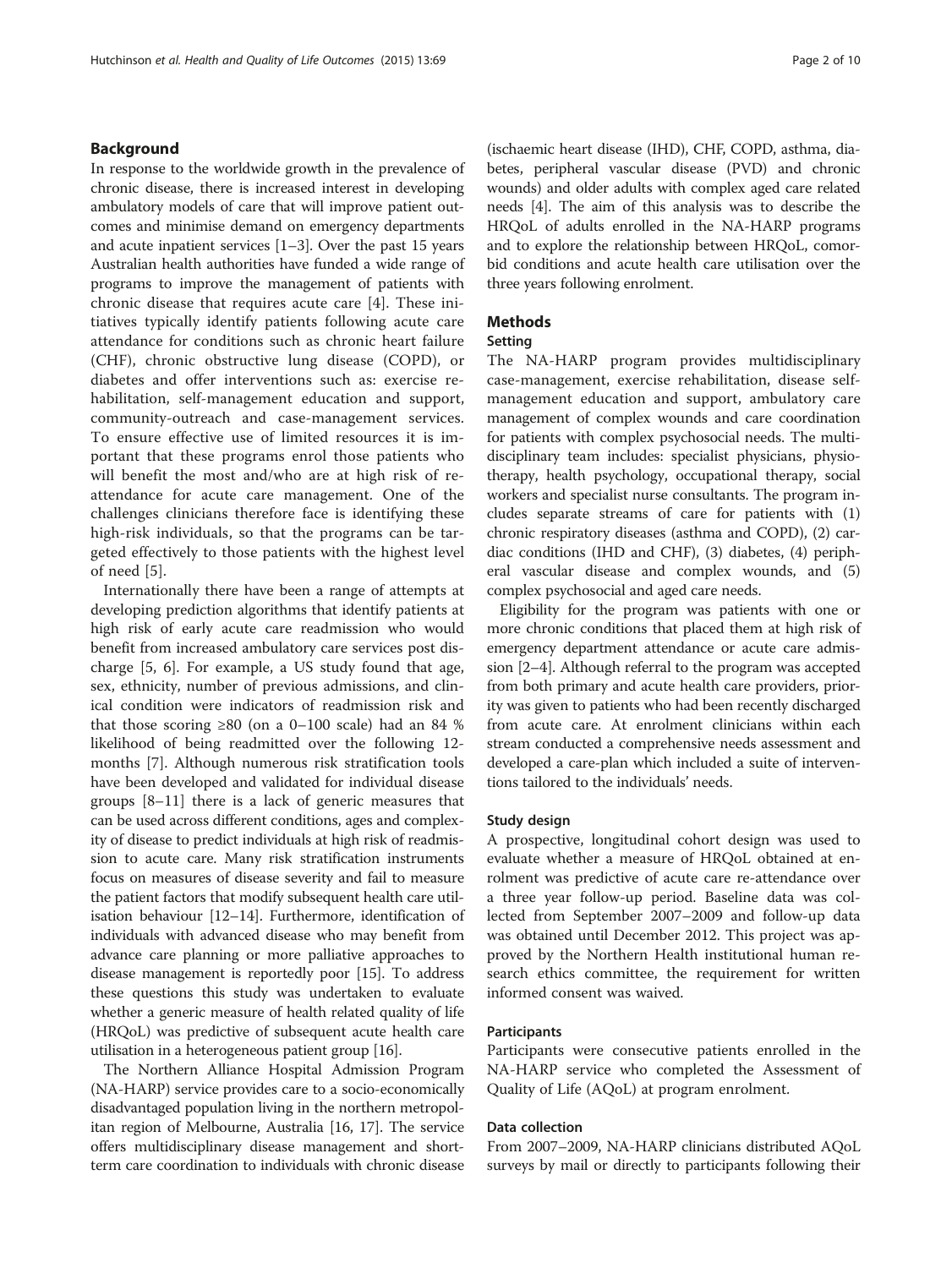first assessment visit. Surveys were returned to the service by reply paid post. Although the AQoL has been translated into several languages, professional interpreters were also made available to assist participants who spoke a language other than English and for those with limited literacy.

## **Outcomes**

The AQoL is a validated, multi-attribute utility instrument designed to assess HRQoL that is sensitive to a range of patient conditions and care models [\[18\]](#page-9-0). It measures five dimensions: "Illness", "independent living", "social relationships", "physical senses", and "psychological wellbeing". These scales are scored as proportions on a 0.00–1.00 scale. Scores from the last four dimensions are combined using a multiplicative model weighted with community values to compute the utility index, which is suitable for use in cost-utility analysis [[18](#page-9-0)]. The utility scores range from −0.04 (HRQoL worse than death), 0.00 (representing death equivalent states), to 1.00 (full HRQoL), [[19\]](#page-9-0). The AQOL is designed to be self-administered taking an average of five to seven minutes to complete. Population norms are available, which allow the results to be interpreted relative to an age-matched Australian population average [[20, 21](#page-9-0)]. The published minimum important difference (MID) is 0.06 utilities [[20\]](#page-9-0).

Administrative data was used to classify patients' primary reasons for enrolment into the NA-HARP service, and the Charlson Comorbidity score (Charlson) at baseline was calculated based on patients' primary and secondary ICD-10 diagnoses codes from acute care admissions prior to the patient's enrolment in the service [[22\]](#page-9-0). Charlson weights were allocated to ICD-10 scores using the algorithm developed by Quan e al. [[23, 24](#page-9-0)]. Comorbidities were summarised as a Charlson Score based on the original scoring weights published by Charlson [[24\]](#page-9-0) the total Charlson score ranges between o and a maximum of 24 points), the age-adjusted Charlson Index was calculated adding one additional point for each decade greater than 40 to 49 years.

At the end of the follow-up period, the number of readmissions to acute care over the three years following enrolment were obtained from the regional health service's administrative dataset and verified by audit of individual patient medical records. Data was obtained on both the number, duration and time (measured in years) to these outcomes and acute care utilisation was measured as: emergency department (ED) readmission rate, inpatient readmission rate, acute care length of stay and total inpatient bed-days per annum. When calculating acute health care utilisation rates over the three year follow-up, the denominator was adjusted for deaths or patients who were lost to follow-up.

#### Data analysis

Administrative and AQoL data were retrieved for patients enrolled in the service between September 2007 and September 2009. Continuous data were summarised as means and standard deviations (SDs); categorical data as frequencies and percentage, differences in proportions were analysed with Chi-square  $(\chi^2)$  tests, differences in continuous outcomes using T-tests. Differences in age and Charlson score across the NA\_HARP program streams was analysed using ANOVA.

Mean AQoL scores were compared with published population data across age deciles using Welch's approximate t-tests to control for differences in data distributions [[24](#page-9-0)]. As Bartlett's test for equal variances between groups (according to primary health condition) showed statistically significant variation, and the AQoL utilities were not normally distributed; the Kruskal-Wallis non-parametric AVOVA was used to analyse differences in baseline AQoL utilities and AQoL dimension scores according age group, primary condition, service type and comorbidity scores. In the absence of any known cut points, the AQoL dimensions were entered as continuous variables into the model. Statistical significance was set at p < 0.05.

Univariate logistic regression was used to assess which factors were predictive of acute health care utilisation over a three year follow-up period [\[25](#page-9-0)]. AQoL scores were dichotomised at two standard deviations below the population norm (ie:  $\langle 0.37/20.37 \rangle$  [\[20](#page-9-0)]. and the Charlson Score was summarised as a four level ordinal variable (0 or 1, 2 or 3, 4 or 5 and 6 or more). Multivariate logistic regression, using a forward stepwise model, was used to assess whether lower AQoL scores at enrolment were predictive of patients who required either an emergency department attendance or an inpatient readmission within 12-months and three years of enrolment after adjusting for age, and Charlson Score. As there were significant differences in AQoL scores according to Charlson score, an interaction term was added into the model to test the interaction between these factors. Marginal analysis was used to test the change in probability of acute care utilisation for AQoL utility values (< $0.37$  versus  $\geq 0.37$ ) for each level of the Charlson Score in the models [\[26](#page-9-0)]. The Hosmer and Lemeshow statistic was used to test the goodness of fit of the models [[27\]](#page-9-0) and the models' predictive accuracy were summarised using sensitivity, specificity and positive and negative predictive values.

Data were analysed using STATA version 12, Statacorp Texas USA [[28\]](#page-9-0).

## Results

A consecutive sample of 1999 individuals enrolled in the NA-HARP program between 2007 and 2009 had the AQoL measured at enrolment into the program and were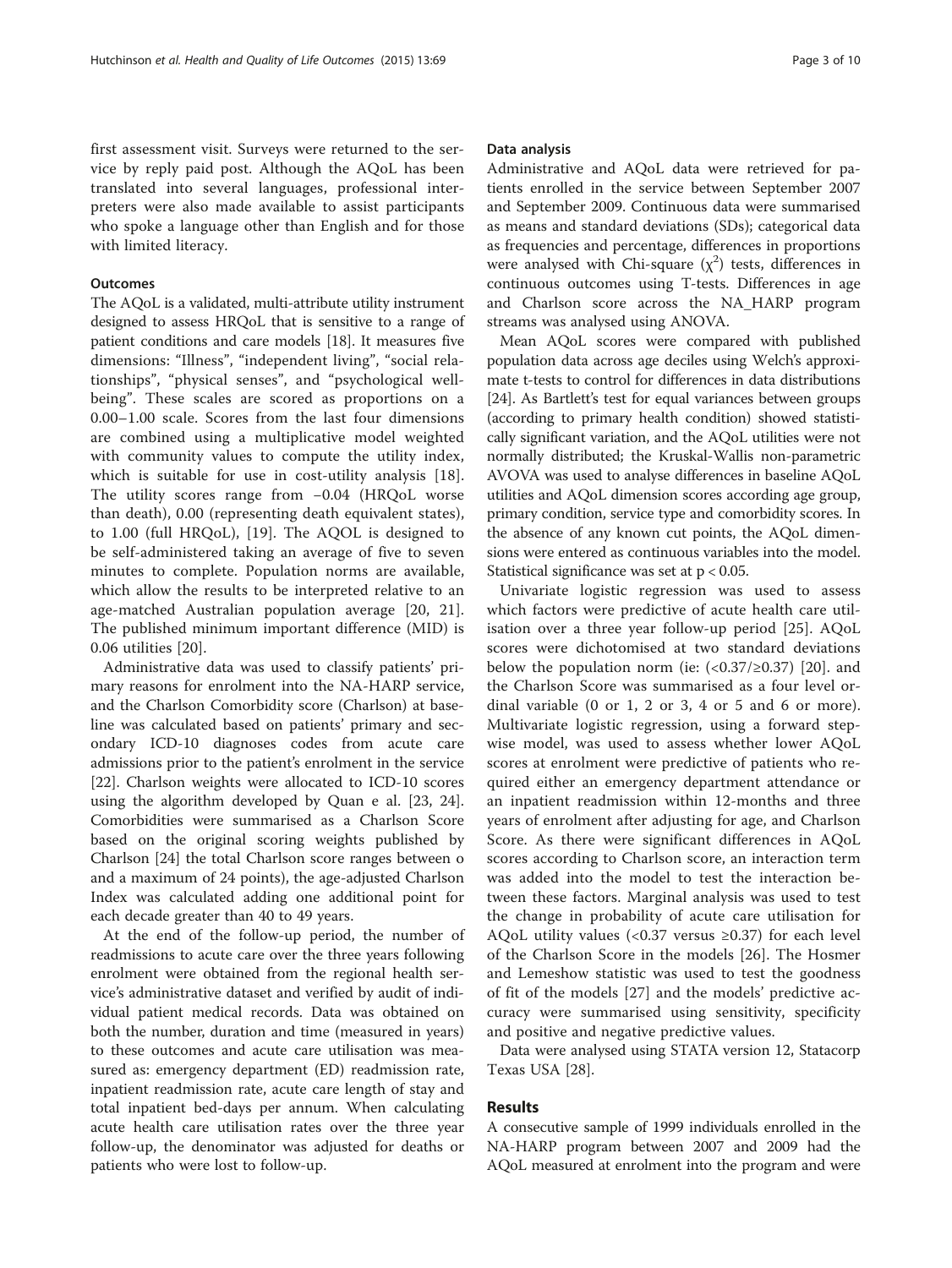included in this study. The mean follow-up time for study participants was 2.9 years (SD 0.55) and 180 (9 %) died during follow-up. The mean age of participants was 63 years (range 18–101) and 54 % were male. Sixty-six percent were born in a country other than Australia, 574 (29 %) spoke a language other than English, and 325 (16 %) required an interpreter for health care appointments (Table [1\)](#page-4-0). Over half of the participants (1310, 66 %) had an age adjusted Charlson Index of  $\geq$  3 and 448 (22 %) had a Charlson Index of  $\geq$  7, indicating a substantial comorbidity burden.

Participants were enrolled from the following streams within the NA-HARP program: diabetes 915 (46 %), chronic respiratory disease 463 (23 %), cardiac disease 260 (13 %), peripheral vascular disease, and wound management services 181 (9 %) and aged care/complex case management services 180 (9 %), (Table [1](#page-4-0)). Analysis of covariance demonstrated that there were significant differences in age ( $F = 70.5$ , df = 4,  $p < 0.001$ ) and Charlson Score  $(F = 17.5, df = 4, p < 0.001)$  across the program streams. The respiratory, cardiac and diabetes streams overall included younger adults with 142 patients aged 18–39 years, in contrast to five individuals in this age group in the PVD/wound stream and none in the aged care/complex case-management stream. The mean Charlson scores across steams of care were: respiratory 2.5 (SD 2.5), cardiac 2.4 (SD .7) and diabetes 2.3 (SD 2.3), in comparison to the complex case management 3.2 (SD 3.0) and PVD 3.8 (SD 3.2) streams.

The mean HRQoL for all participants was AQoL 0.55 (SD 0.32, range −0.04 to 1). A HRQoL level considered "worse than death"  $(AQoL < 0)$  was reported by 56 (3 %) of participants. When compared with age-matched population norms, study participants reported significantly worse HRQoL. These differences exceeded the published minimum important difference (MID) of 0.06 for the AQoL for those aged 30 years and older (Table [2](#page-5-0)).

Table [3](#page-6-0) shows the HRQoL of participants by primary health condition and Charlson comorbidity score. There were statistically significant differences between the different primary health conditions across the dimensions of the AQoL and in overall AQoL utility scores. Participants with asthma, ischaemic heart disease or diabetes (without peripheral vascular complications) had higher overall HRQoL (AQoL utilities 0.57–0.62) than those with CHF, COPD, peripheral vascular disease with complications and complex wounds (AQoL utilities 0.40- 0.45) or those with aged care and complex needs (AQoL utility 0.33). Participants with PVD reported the lowest scores in the illness dimension of the AQoL (0.19), compared to scores of 0.46 and 0.49 for asthma and IHD respectively. Those in the aged care with complex needs group reported the lowest scores on the independent living dimension of the AQoL (0.49) compared to scores of 0.82 to 0.84 amongst those with asthma, IHD and diabetes. Differences between medical condition groups on the social relationships, physical senses and psychological wellbeing dimensions were smaller, although the differences between the lowest and highest scoring groups did reach the MID.

Across all dimensions of the AQoL, HRQoL decreased as the number of comorbidities increased, the differences between those scoring 0–1 on the Charlson and those with six or more comorbidities on the Charlson was  $0.22$  ( $p < 0.001$ ) for overall HRQoL. Differences in AQoL dimensions between those with the lowest  $(0-1)$ and highest  $(≥6)$  Charlson scores reached the MID for: the illness (difference 0.23,  $p < 0.001$ ), independent living (difference 0.25,  $p < 0.001$ ), psychological well-being (difference 0.22,  $p < 0.001$ ), and social relationships (difference 0.09, p < 0.001) dimensions.

## Acute health care utilisation

Thirty-two percent (640) of participants presented to ED during the first 12-months following enrolment and 1081 (54 %) presented at least once over three years. The number of ED presentations per patient in the first year ranged from 0–31 (mean 0.96 (SD 1.64)) and over three years ranged from 0–52 per patient per year (mean 0.83 SD 2.17), (Table [1\)](#page-4-0). Inpatient admission was required for 489 (25 %) of participants during the first 12-months following enrolment and for 841 (42 %) over three years. The number of readmissions per patient ranged from 0 through to 20 (mean 0.50 (SD 1.41)) in the first year and 0 to 33 per patient per year over three years (mean 1.29 (SD 2.69)).

Additionally, each two point increase in the Charlson score was associated with at 70 % increase in the odds of ED attendance in the first 12 months post enrolment (OR 1.70 (95 % CI: 1.56 to 1.86, p < 0.001) and almost twice the odds of emergency inpatient admission (OR 1.98, 95 % CI: 1.80 to 2.18, p < 0.001). These differences were sustained over the three years of follow-up with each 2 point increase in the Charlson Score being associated with a 40 % increase in the odds of ED attendance (OR 1.40, 95 % CI: 1.30 to 1.51, P < 0.001), a 70 % increase in the odds of non-elective inpatient admission (OR 1.70, 95 % CI, 1.57 to 1.84, p < 0.001) and 64 % increase in average annual beddays over three years (OR 1.64, 95 % CI 1.52 to 1.77, p < 0.001).

An AQoL utility score < 0.37 was associated with an approximately two fold increase in emergency presentation (OR 1.96, 95 % CI, 1.61 to 2.3, p < 0.001) or inpatient admission (OR 2.20, 95 % CI, 1.78 to 2.72, p < 0.001) over one and three years (OR 2.05, 95 % CI: 1.69 to 2.50, p < 0.001 and OR 2.36 95 % CI, 1.95 to 2.86, p < 0.001), (Table [4\)](#page-6-0).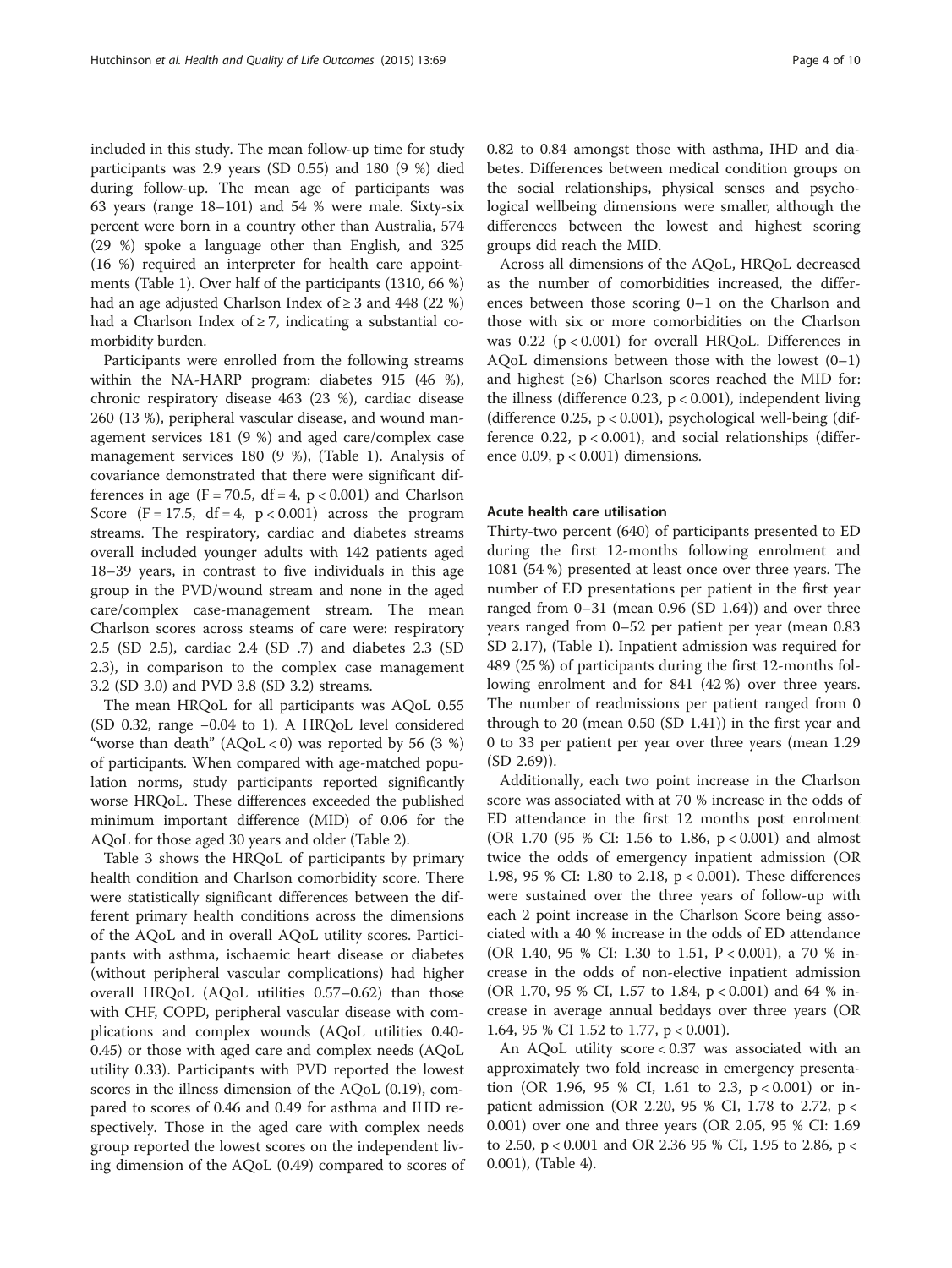## <span id="page-4-0"></span>Table 1 Participant characteristics

| Participant characteristics        |                                                  | $N = 1999$   |
|------------------------------------|--------------------------------------------------|--------------|
| Gender                             | Male                                             | 1071 (54 %)  |
|                                    | Female                                           | 928 (46 %)   |
| Age                                | Mean (SD) years                                  | 63 (14.4)    |
|                                    | Range                                            | $18 - 101$   |
| Other household members            | Lived alone                                      | 366 (18 %)   |
|                                    | Lived with family                                | 1495 (75 %)  |
|                                    | Lived with others                                | 93 (5 %)     |
|                                    | Unknown                                          | 45 (2 %)     |
| Accommodation Type                 | Private residence                                | 1857 (93 %)  |
|                                    | Supported accommodation                          | 63 (3 %)     |
|                                    | Residential aged care facility                   | 22 (1 %)     |
|                                    | Other                                            | 57 (3 %)     |
| Primary health condition           | Diabetes                                         | 928 (46 %)   |
|                                    | Chronic respiratory                              | 463 (23 %)   |
|                                    | Cardiac                                          | 277 (14 %)   |
|                                    | Peripheral vascular disease/Diabetic Foot/Wounds | 191 (10 %)   |
|                                    | Neurological/Musculoskeletal/Functional status   | 140 (7 %)    |
| Country of Birth                   | Australia/New Zealand                            | 877 (44 %)   |
|                                    | United Kingdom/Ireland                           | 77 (4 %)     |
|                                    | Europe                                           | 724 (36 %)   |
|                                    | Middle East                                      | 140 (7 %)    |
|                                    | Other                                            | 173 (9 %)    |
| Charlson Comorbidity Score         | 0/1                                              | 956 (48 %)   |
|                                    | 2/3                                              | 494 (25 %)   |
|                                    | 4/5                                              | 288 (14 %)   |
|                                    | $\geq 6$                                         | 261 (13 %)   |
| Charlson Index                     | $\mathbf 0$                                      | 99 (5 %)     |
|                                    | 1/2                                              | 589 (29.5 %) |
|                                    | 3/4                                              | 531 (26.7 %) |
|                                    | 5/6                                              | 331 (16.6 %) |
|                                    | $\geq$ 7                                         | 448 (22.4 %) |
| Service Type                       | Diabetes                                         | 915 (46 %)   |
|                                    | PVD/ Diabetic Foot/Wound                         | 181 (9 %)    |
|                                    | Respiratory                                      | 463 (23 %)   |
|                                    | Asthma (215)                                     |              |
|                                    | COPD (188)                                       |              |
|                                    | Other Respiratory (60)                           |              |
|                                    | Cardiac                                          | 260 (13 %)   |
|                                    | Ischaemic Heart Disease (136)                    |              |
|                                    | Chronic Heart Failure (122)                      |              |
|                                    | Aged care/complex psychosocial                   | 180 (9 %)    |
| Acute health care utilisation      | ED presentations - Mean (SD)                     | 0.77(1.87)   |
| 1 year following enrolment/patient | Emergency inpatient admissions - Mean (SD)       | 0.50(1.41)   |
|                                    | Elective inpatient admissions - Mean (SD)        | 0.30(0.99)   |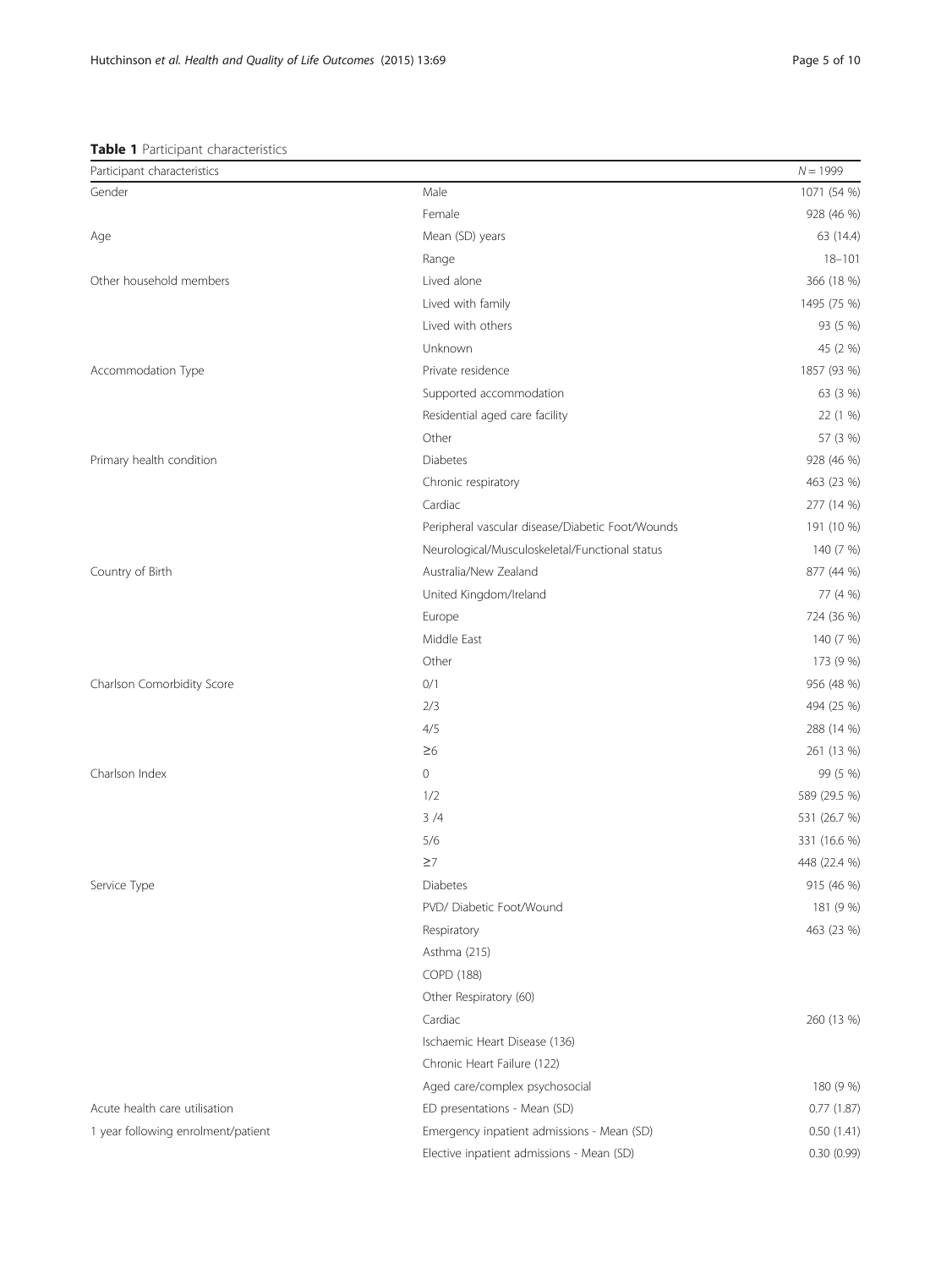|                                          | Total Bed-days - Mean (SD)                 | 2.50(8.10)  |
|------------------------------------------|--------------------------------------------|-------------|
| Over 3 years following enrolment/patient | ED presentations - Mean (SD)               | 1.96 (3.62) |
|                                          | Emergency inpatient admissions - Mean (SD) | 1.29 (2.70) |
|                                          | Total Bed-days - Mean (SD)                 | 6.73(16.6)  |

#### <span id="page-5-0"></span>Table 1 Participant characteristics (Continued)

Multivariate logistic regression models were constructed to determine whether HRQoL measured by the AQoL predicted acute health care utilisation over one and three years of follow-up (Table [5](#page-7-0)). To adjust for differences across the NA\_HARP program streams of care, age, and Charlson score were included in the models. Age was not predictive of acute health care utilisation in either the one or three year multivariate models.

At one year, the Charlson score was predictive of both ED attendances and inpatient admissions, while AQoL utility score < 0.37 was not predictive after adjusting for interactions with Charlson score (Table [4\)](#page-6-0). Tests of marginal effects demonstrated that in both the model to predict ED attendance and to predict inpatient admission, an AQoL score < 0.37 was a significant predictor for those with Charlson scores of 4–5 but not for those with Charlson Scores < 4 or >5. In contrast, an AQoL utility score < 0.37 was predictive of both ED presentation (Yes/No) and inpatients admissions (Yes/No) over three years after adjusting for differences in age and any interaction between AQoL score and Charlson comorbidity score (Table [5](#page-7-0)).

## Discussion

This study found that both HRQoL and number of comorbidities (measured by the Charlson Score) were predictive of subsequent emergency department attendance or inpatient admission over three years of follow-up. Patient reported HRQoL was partially related to burden of comorbidities with lower HRQoL reported by those with

Table 2 Participants' HRQoL (AQoL utility) compared with ageadjusted population values

| Age group                      |   |           |  | Participants Population <sup>a</sup> |         |  | Statisticsb                                                            |
|--------------------------------|---|-----------|--|--------------------------------------|---------|--|------------------------------------------------------------------------|
|                                | Ν | Mean SD N |  |                                      | Mean SD |  |                                                                        |
|                                |   |           |  |                                      |         |  | $18-29 \text{ years}^c$ 38 0.84 0.20 1325 0.86 0.19 df = 37, p = 0.50  |
|                                |   |           |  |                                      |         |  | 30-39 years 108 0.72 0.26 1681 0.84 0.21 df = 107, p < 0.001           |
|                                |   |           |  |                                      |         |  | 40-49 years 211 0.61 0.30 1382 0.81 0.23 df = 210, p < 0.001           |
| 50-59 years 376 0.59 0.31 1295 |   |           |  |                                      |         |  | $0.80$ 0.24 df = 375, p < 0.001                                        |
| 60-69 years 543 0.59 0.30 1245 |   |           |  |                                      |         |  | $0.80$ $0.22$ df = 542, p < 0.001                                      |
|                                |   |           |  |                                      |         |  | 70-79 years 545 0.47 0.30 912 0.76 0.23 df = 544, p < 0.001            |
|                                |   |           |  |                                      |         |  | 80+ years <sup>d</sup> 174 0.31 0.27 357 0.70 0.26 df = 173, p < 0.001 |
| Notes:                         |   |           |  |                                      |         |  |                                                                        |

<sup>a</sup> = Source: Hawthorne, Korn & Richardson (2013)

 $<sup>b</sup>$  = Independent t-test</sup>

 $c$  = Includes 6 cases <20 years

 $d$  = The population was restricted to those 80 to 85 years

more comorbidities. At one year, number of comorbidities was a better predictor of emergency department reattendance and hospital readmission than HRQoL. It is noteworthy that over longer periods of follow-up, patients' self-reported HRQoL became an independent predictor of the need for acute care services with statistically significant increases in odds of emergency department reattendance or readmission across all levels of comorbidity burden for those with AQol utility scores < 0.37. The multivariate models had high levels of specificity for patients who would have a hospital re-attendance at oneyear (92 % specific) and three-years (97 % specific). The positive predictive values were 60–65 % and false negative rates of 20–28 % meaning that not all patients who would subsequently have an acute care attendance would be identified by these models.

These findings confirm previous studies using disease-specific measures of quality of life that have found an associated between quality of life and acute care re-attendances. For patients with COPD and CHF decrements in the physical functioning dimension of HRQoL has been found be associated with a two to five fold increase in the odds of hospital readmission [[9](#page-8-0)– [11\]](#page-8-0). The association between poor self-reported quality of life and adverse health outcomes may be related to HRQoL being a proxy measure for disease severity, functional decline and burden of comorbidities [\[34](#page-9-0)]. Although generic measures of HRQoL for older adults (mean age 81 years) has also been found to predict subsequent hospitalisation independent of disease severity [[29](#page-9-0)–[34](#page-9-0)]. HRQoL measures may also capture underlying psychological constructs such as overall satisfaction with personal circumstances, levels of social support, personal relationships and living environment, all factors which are acknowledged to be predictive of increased ED attendances in frail older adults [[31, 32\]](#page-9-0).

Although there are some limitations to calculating comorbidities based on administrative data as there is the possibility of under-reporting of comorbidities during the hospital stay, the Charlson scale is established as having reasonable predictive value for healthcare costs and patient mortality [\[35\]](#page-9-0). The association between comorbidity burden, health-related quality of life and acute health care utilisation found in this study confirms previous reports [[36\]](#page-9-0). For COPD patients, comorbidity burden is known to determine both elevated utilisation and acute health care costs with those in the highest quartile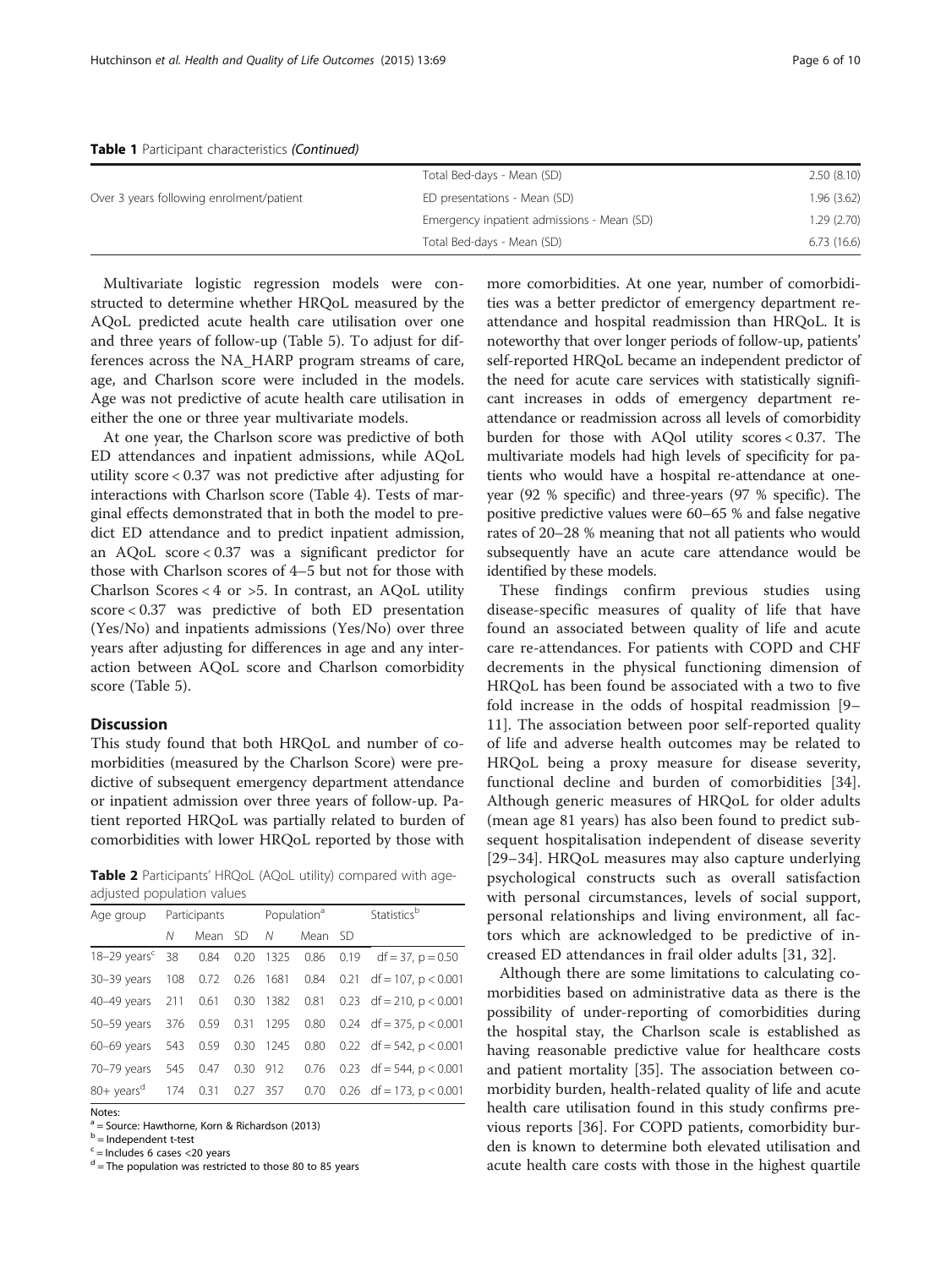<span id="page-6-0"></span>Table 3 Differences in HRQoL (AQoL) dimensions across primary condition and Charlson comorbidity scores

|                       | Mean (SD) AQoL dimension scores <sup>a</sup> |              |                              |                              |                                   |                              |                                   | AQoL                       |
|-----------------------|----------------------------------------------|--------------|------------------------------|------------------------------|-----------------------------------|------------------------------|-----------------------------------|----------------------------|
|                       |                                              | $\mathcal N$ | $\mathbb{H}$                 | IL                           | <b>SR</b>                         | <b>PS</b>                    | PW                                | utility                    |
| Primary health Asthma |                                              | 215          | 0.46(0.30)                   | 0.82(0.26)                   | 0.85(0.22)                        | 0.93(0.11)                   | 0.83(0.17)                        | 0.61(0.30)                 |
| condition             | COPD/other                                   | 248          | 0.39(0.27)                   | 0.68(0.30)                   | 0.79(0.23)                        | 0.88(0.12)                   | 0.80(0.19)                        | 0.45(0.27)                 |
|                       | Chronic Heart<br>Failure                     | 122          | 0.28(0.24)                   | 0.68(0.32)                   | 0.79(0.24)                        | 0.87(0.15)                   | 0.78(0.20)                        | 0.45(0.31)                 |
|                       | Ischaemic Heart<br>Disease                   | 136          | 0.49(0.23)                   | 0.82(0.26)                   | 0.84(0.20)                        | 0.91(0.10)                   | 0.82(0.15)                        | 0.57(0.27)                 |
|                       | Diabetes                                     | 915          | 0.34(0.25)                   | 0.84(0.26)                   | 0.88(0.21)                        | 0.93(0.10)                   | 0.82(0.20)                        | 0.62(0.31)                 |
|                       | Peripheral Vascular<br><b>Disease</b>        | 151          | 0.19(0.22)                   | 0.63(0.33)                   | 0.76(0.27)                        | 0.86(0.15)                   | 0.76(0.22)                        | 0.40(0.32)                 |
|                       | Wound care                                   | 30           | 0.43(0.29)                   | 0.60(0.37)                   | 0.78(0.22)                        | 0.88(0.15)                   | 0.83(0.16)                        | 0.43(0.33)                 |
|                       | Aged Care                                    | 180          | 0.30(0.25)                   | 0.49(0.33)                   | 0.72(0.29)                        | 0.86(0.14)                   | 0.79(0.19)                        | 0.33(0.27)                 |
|                       | Kruskal-Wallis<br><b>ANOVA Test</b>          |              | $x^2$ = 141.6 $p$ <<br>0.001 | $x^2 = 252.1 p <$<br>0.001   | $x^2$ = 132.2 <i>p</i> <<br>0.001 | $x^2$ = 102.4 $p$ <<br>0.001 | $x^2$ = 29.52 <i>p</i> <<br>0.001 | $x^2$ = 208.9 p <<br>0.001 |
| Statistics            | 0/1                                          | 955          | 0.43(0.27)                   | 0.84(0.25)                   | 0.86(0.21)                        | 0.92(0.11)                   | 0.83(0.18)                        | 0.61(0.30)                 |
| Charlson<br>Score     | 2/3                                          | 494          | 0.32(0.24)                   | 0.76(0.29)                   | 0.84(0.23)                        | 0.91(0.11)                   | 0.81(0.20)                        | 0.54(0.31)                 |
|                       | 4/5                                          | 288          | 0.28(0.23)                   | 0.69(0.31)                   | 0.80(0.25)                        | 0.89(0.12)                   | 0.80(0.19)                        | 0.48(0.31)                 |
|                       | $\geq 6$                                     | 262          | 0.23(0.24)                   | 0.59(0.35)                   | 0.77(0.27)                        | 0.87(0.15)                   | 0.77(0.21)                        | 0.39(0.31)                 |
|                       | Kruskal-Wallis<br><b>ANOVA Test</b>          |              | $x^2$ = 182.8 $p$ <<br>0.001 | $x^2$ = 153.4 $p$ <<br>0.001 | $x^2 = 45.5 p <$<br>0.001         | $x^2 = 40.3 p <$<br>0.001    | $x^2 = 24.3 p <$<br>0.001         | $x^2$ = 118.9 p <<br>0.001 |

a = III: Illness; IL: Independent living; SR: Social relationships; PS: Physical senses; PW: Psychological wellbeing; SD = Standard Deviation

| Table 4 Univariate logistic regression models: predicting acute |  |  |  |
|-----------------------------------------------------------------|--|--|--|
| health care utilisation                                         |  |  |  |

| Predictor                          | <b>OR</b> | 95 % CI      | P Value |
|------------------------------------|-----------|--------------|---------|
| ED presentation with 1 year        |           |              |         |
| AQOL utility score <0.37           | 1.96      | 1.61 to 2.3  | < 0.001 |
| Charlson Score                     | 1.70      | 1.56 to 1.86 | < 0.001 |
| Age group                          | 1.27      | 1.13 to 1.44 | < 0.001 |
| Inpatient admission within 1 year  |           |              |         |
| AQOL utility score <0.37           | 2.20      | 1.78 to 2.72 | < 0.001 |
| Charlson Score                     | 1.98      | 1.80 to 2.18 | < 0.001 |
| Age group                          | 1.52      | 1.33 to 1.73 | < 0.001 |
| ED presentations within 3 years    |           |              |         |
| AQOL utility score <0.37           | 2.05      | 1.69 to 2.50 | < 0.001 |
| Charlson Score                     | 1.72      | 1.57 to 1.88 | < 0.001 |
| Age group                          | 1.26      | 1.12 to 1.41 | < 0.001 |
| Inpatient admission within 3 years |           |              |         |
| AQOL utility score <0.37           | 2.36      | 1.95 to 2.86 | < 0.001 |
| Charlson Score                     | 2.06      | 1.88 to 2.27 | < 0.001 |
| Age group                          | 1.64      | 1.46 to 1.85 | < 0.001 |

Age group: ordinal variable: 18–50, 51–70, 71–84, and ≥85 years

for comorbidities consuming 63 % of the acute costs for this condition [\[37](#page-9-0), [38](#page-9-0)]. For patients with diabetes those with three or more diabetes-related systemic complications had two-fold higher acute care costs compared to those without complications [[39\]](#page-9-0).

The main limitations of this study was that it used a sample of patients enrolled in the disease management programs who were willing to give verbal consent to complete the AQoL questionnaire, therefore there may be some bias in the selection of patients included in this analysis. Administrative data as used to obtain acute care utilisation data from the health service that provided the chronic disease management program in which patients were enrolled. It is possible that some patients may have been admitted elsewhere for acute care management during the three years of follow-up.

This study confirms previous research that across a wide range of conditions, adults with chronic disease report lower health-related quality of life than aged matched that population based samples [[40\]](#page-9-0). The magnitude of decrement in HRQoL varied across the different medical conditions, with the highest HRQoL reported by younger adults attending asthma, ischaemic heart disease program and the lowest quality of life reported by those requiring aged care services and those being managed for complicated peripheral vascular disease. These differences reflect the impact of both the primary health condition and the impact of comorbidities, the greatest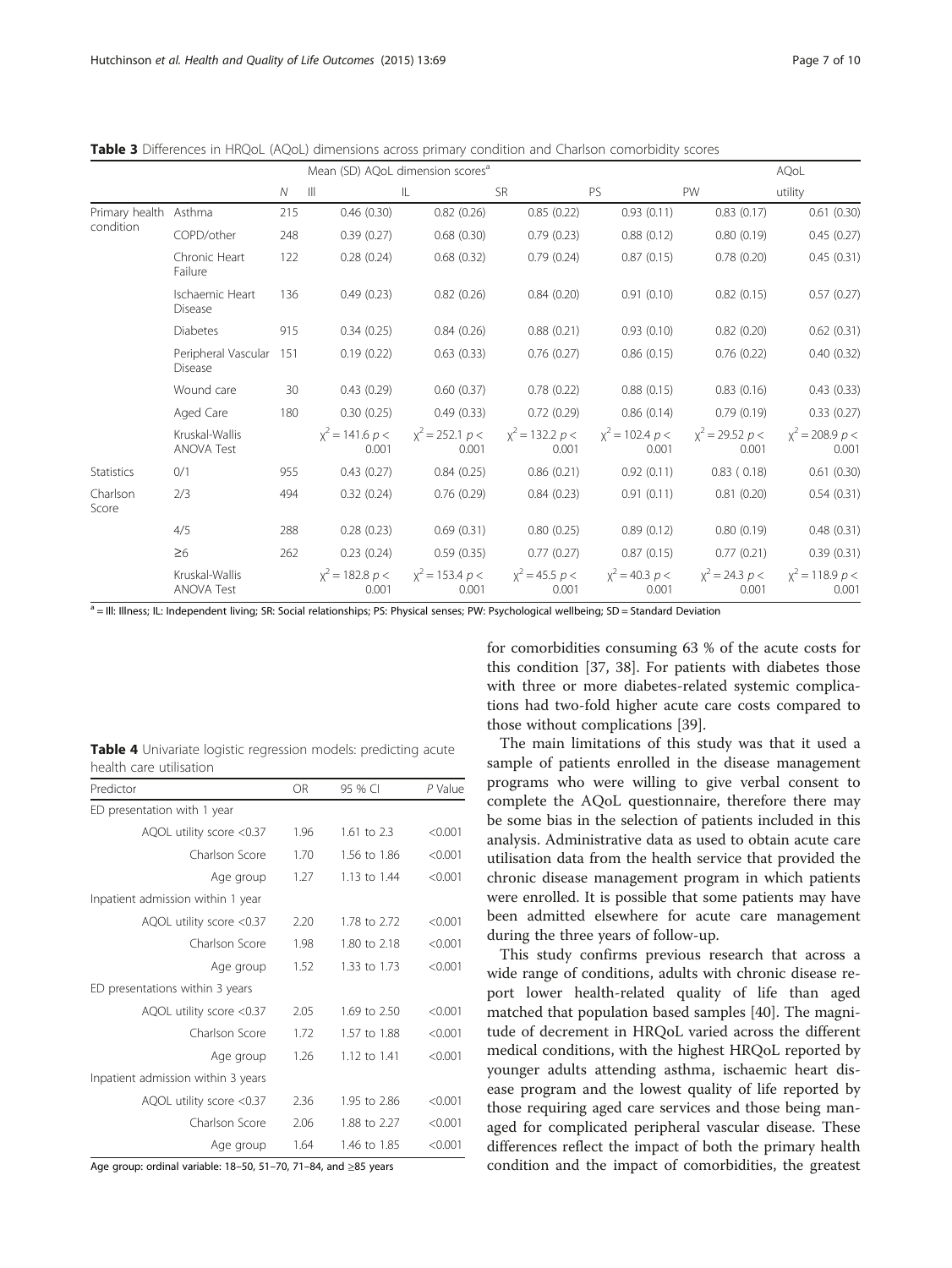| J.       | $P$ Value |  |
|----------|-----------|--|
| 2.13     | 0.003     |  |
| 2.23     | < 0.001   |  |
| 2.76     | < 0.001   |  |
| 10.20    | < 0.001   |  |
| 0.00     |           |  |
|          |           |  |
| ו        | $P$ Value |  |
| 0.19     | 0.003     |  |
| 0.28     | < 0.001   |  |
| 0.23     | 0.040     |  |
| legative | 30.3 %    |  |
| ositive  | 47.8 %    |  |
| ositive  | 36.8 %    |  |
| legative | 40.6 %    |  |
|          |           |  |
| <u>ו</u> | $P$ Value |  |
| 2.30     | 0.002     |  |
| 2.63     | < 0.001   |  |
| 3.73     | < 0.001   |  |
| 13.73    | < 0.001   |  |

<span id="page-7-0"></span>

ED presentation with 1 year extended the state of the ED presentations within 3 years

| Predictor                                                                              | OR        | 95 % CI           | P Value   | Predictor                                                                                                      | OR        | 95 % CI          | P Value   |  |  |
|----------------------------------------------------------------------------------------|-----------|-------------------|-----------|----------------------------------------------------------------------------------------------------------------|-----------|------------------|-----------|--|--|
| AQOL utility score <0.37                                                               | 1.35      | 0.95 to 1.91      | 0.094     | AQOL utility score <0.37                                                                                       | 1.58      | 1.16 to 2.13     | 0.003     |  |  |
| Charlson Score (2-3)                                                                   | 1.48      | 1.09 to 2.00      | 0.011     | Charlson Score (2-3)                                                                                           | 1.71      | 1.32 to 2.23     | < 0.001   |  |  |
| Charlson Score (4-5)                                                                   | 2.39      | 1.66 to 3.45      | < 0.001   | Charlson Score (4-5)                                                                                           | 1.96      | 1.39 to 2.76     | < 0.001   |  |  |
| Charlson Score (≥6)                                                                    | 4.91      | 3.26 to 7.40      | < 0.001   | Charlson Score (≥6)                                                                                            | 6.36      | 3.96 to 10.20    | < 0.001   |  |  |
| Correct classification: 70.0 %; Hosmer and Lemeshow $\chi^2$ (9) = 11.53, p = 0.117.   |           |                   |           | Correct classification: 62.09 %; Hosmer and Lemeshow $\chi^2$ (8) = 34.00, p < 0.00                            |           |                  |           |  |  |
| Change in probability for AQoL utility score <0.37 at each level of the Charlson Score |           |                   |           |                                                                                                                |           |                  |           |  |  |
|                                                                                        | Coeff     | 95 % CI           | $P$ Value |                                                                                                                | Coeff     | 95 % CI          | $P$ Value |  |  |
| Charlson Score 2-3*AQOL                                                                | 0.53      | $-0.11$ to $0.12$ | 0.106     | Charlson Score 2-3*AQOL                                                                                        | 0.11      | 0.04 to 0.19     | 0.003     |  |  |
| Charlson Score 4-5*AQOL                                                                | 0.19      | 1.00 to 0.28      | < 0.001   | Charlson Score 4-5*AQOL                                                                                        | 0.19      | 0.10 to 0.28     | < 0.001   |  |  |
| Charlson Score (≥6)*AQOL                                                               | 0.11      | -0.12 to 0.22     | 0.079     | Charlson Score ≥ 6*AQOL                                                                                        | 0.12      | 0.01 to 0.23     | 0.040     |  |  |
| Sensitivity                                                                            | 24.85 %   | False Negative    | 75.15 %   | Sensitivity                                                                                                    | 69.7 %    | False Negative   | 30.3 %    |  |  |
| Specificity                                                                            | 92.12 %   | False Positive    | 7.88 %    | Specificity                                                                                                    | 52.2 %    | False Positive   | 47.8 %    |  |  |
| Positive Predictive value                                                              | 60.30 %   | False Positive    | 39.70 %   | Positive Predictive value                                                                                      | 63.3 %    | False Positive   | 36.8 %    |  |  |
| Negative Predictive value                                                              | 71.8 %    | False Negative    | 28.20 %   | Negative Predictive value                                                                                      | 59.4 %    | False Negative   | 40.6 %    |  |  |
| Emergency Inpatient admissions within 1 year                                           |           |                   |           | Inpatient admission within 3 years                                                                             |           |                  |           |  |  |
| Predictor                                                                              | <b>OR</b> | 95 % CI           | $P$ Value | Predictor                                                                                                      | <b>OR</b> | 95 % CI          | $P$ Value |  |  |
| AQOL utility score <0.37                                                               | 1.25      | 0.82 to 1.91      | 0.299     | AQOL utility score <0.37                                                                                       | 1.67      | 1.21 to 2.30     | 0.002     |  |  |
| Charlson Score (2-3)                                                                   | 1.57      | 1.10 to 2.24      | 0.012     | Charlson Score (2-3)                                                                                           | 1.99      | 1.51 to 2.63     | < 0.001   |  |  |
| Charlson Score (4-5)                                                                   | 2.79      | 1.87 to 4.18      | < 0.001   | Charlson Score (4-5)                                                                                           | 2.62      | 1.85 to 3.73     | < 0.001   |  |  |
| Charlson Score (≥6)                                                                    | 6.30      | 4.11 to 9.66      | < 0.001   | Charlson Score (≥6)                                                                                            | 8.76      | 5.59 to 13.73    | < 0.001   |  |  |
| Correct classification: 77.5 %; Hosmer and Lemeshow $\chi^2$ (8) = 5.71, p = 0.456     |           |                   |           | Correct classification: 68.2 %; Hosmer and Lemeshow $\chi^2$ (8) = 4.95, p = 0.666                             |           |                  |           |  |  |
| Change in probability for AQoL utility score <0.37 at each level of the Charlson Score |           |                   |           |                                                                                                                |           |                  |           |  |  |
|                                                                                        | Coeff     | 95 % CI           | $P$ Value |                                                                                                                | Coeff     | 95 % CI          | $P$ Value |  |  |
| Charlson Score 2-3*AQOL                                                                | 0.27      | $-0.13$ to $0.08$ | 0.316     | Charlson Score 2-3*AQOL                                                                                        | 0.11      | 0.04 to 0.18     | 0.003     |  |  |
| Charlson Score 4-5*AQOL                                                                | 0.16      | 0.08 to 0.25      | < 0.001   | Charlson Score 4-5*AQOL                                                                                        | 0.19      | 0.96 to 0.29     | < 0.001   |  |  |
| Charlson Score (≥6)*AQOL                                                               | 0.08      | -0.03 to 0.19     | 0.147     | Charlson Score ≥ 6*AQOL                                                                                        | 0.11      | -0.01 to 0.23    | 0.066     |  |  |
| Sensitivity                                                                            | 18.2 %    | False Negative    | 81.8 %    | Sensitivity                                                                                                    | 44.3 %    | False Negative   | 55.7 %    |  |  |
| Specificity                                                                            | 96.8 %    | False Positive    | 3.2 %     | Specificity                                                                                                    | 86.2 %    | False Positive   | 13.8 %    |  |  |
| Positive Predictive value                                                              | 65.0 %    | False Positive    | 35.0 %    | Positive Predictive value                                                                                      | 70.1 %    | False Positive   | 29.9 %    |  |  |
| Negative Predictive value                                                              | 78.5 %    | False Negative    | 21.5 %    | Negative Predictive value                                                                                      | 67.9 %    | False Negative f | 32.1 %    |  |  |
|                                                                                        |           |                   |           | Interaction between HRQoL measured by AQoL and Charlson Score not significant, adjusted by age Not significant |           |                  |           |  |  |

 $* =$  Interaction between Charlson Score and AQoL score in the multivariate model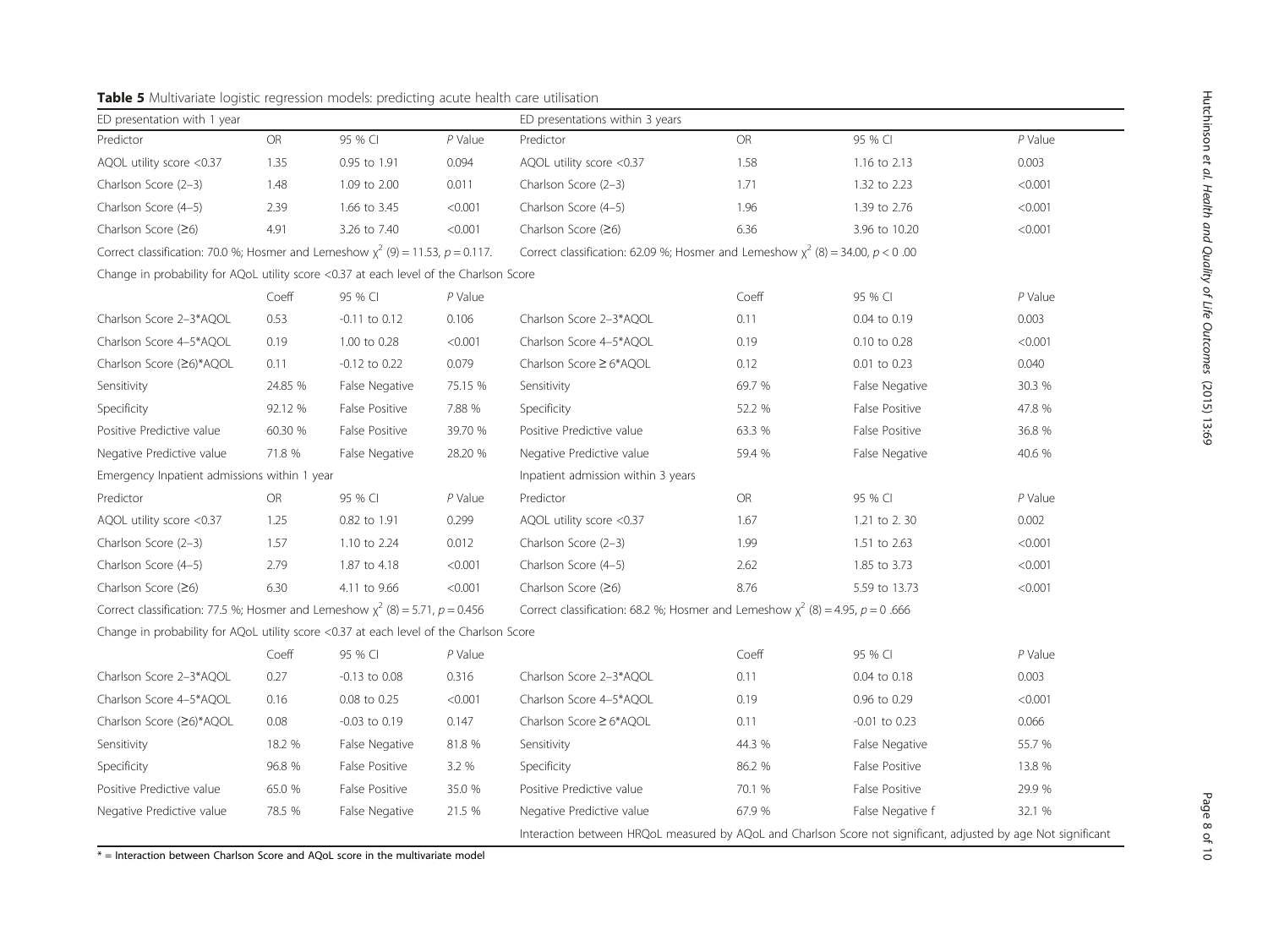<span id="page-8-0"></span>impacts being demonstrated in the illness and independent living dimensions of the AQoL. Consistent with previous studies, these findings demonstrate that as the population ages and the prevalence of chronic disease increases that the prevalence of individuals reporting lower HRQoL is also likely to increase [\[40](#page-9-0)]. Policy makers can therefore anticipate increased demand for both medical management of chronic disease but also importantly increased demand for allied health and supportive care services to assist individuals to adjust to and manage the impact these conditions have on their personal well-being, functional capacity and personal independence [12, 13, [33](#page-9-0), [39](#page-9-0)].

## Conclusion

Measures of HRQoL and burden of comorbidities measure separate risk factors for hospital readmission that also interact with each other. These findings indicate that clinicians evaluating patients' need for ambulatory chronic disease management programs should take into consideration both their comorbidity burden and the patients' perception of the impact of their condition(s) on their HRQoL. To maximise their benefits ambulatory disease management programs should initially focus on optimisation of medical management of chronic disease and associated comorbidities, but subsequently the focus should switch to strategies that enhance health independence and raise HRQoL over the longer term.

#### Abbreviations

AQoL: Assessment of quality of life; CHF: Chronic heart failure; COPD: Chronic obstructive pulmonary disease; ED: Emergency department; HRQoL: Healthrelated quality of life; IHD: Ischaemic heart disease; MID: Minimum important difference; NA-HARP: Northern alliance hospital admission risk program; 95 %CI: Ninety-five percent confidence interval; OR: Odds ratio; PVD: Peripheral vascular disease; SD: Standard deviation.

#### Competing interests

The authors have no competing interests to declare.

#### Authors' contributions

AH- involved in overseeing clinical data collection, data management, analysis of the results, and writing of the manuscript, M-G and D-B were involved in designing the evaluation strategy, setting up of the data collection, training of clinical staff and proof reading the final manuscript. T-R was involved in analysis of the study results, S-P performed the data-linkage and was involved in data management for the study and WKL was involved in the study design and manuscript preparation. All authors read and approved the final manuscript.

#### Acknowledgements

This project was funded by the Department of Health Victoria Australia Northern Health Hospital Admission Risk Program. We thank the Northern Alliance Hospital Admission Risk Program staff who were the primary data collectors for the service.

The authors would also like to acknowledge the contribution of the late A/Prof Graeme Hawthorne who was involved in developing the evaluation strategy for the NA-HARP program.

#### Author details

<sup>1</sup>Northern Clinical Research Centre, Northern Health, 185 Cooper Street, 3076 Epping, Victoria, Australia. <sup>2</sup>Centre for Quality Patient Safety Research, School of Nursing & Midwifery, Deakin University, Victoria, Australia. <sup>3</sup>Institute for

Breathing and Sleep, Austin Health, Melbourne, Australia. <sup>4</sup>Primary Care Research Unit, General Practice and Primary Health Care Academic Unit, The University of Melbourne, Melbourne, Australia. <sup>5</sup>Department of Medicine and Aged Care, Northern Health & Department of Medicine, The University of Melbourne, Melbourne, Australia.

#### Received: 23 February 2015 Accepted: 8 May 2015 Published online: 29 May 2015

#### References

- 1. AIHW. Chronic diseases and associated risk factors in Australia. Canberra: Australian Institute of Health and Welfare; 2006; 2006. Report No.: Cat. no. PHE 81 Contract No.: Document Number.
- 2. Glover J, Page A, Ambrose S, Hetzel D. Atlas of avoidable hospitalisations in Australia: ambulatory care-sensitive conditions. Cat. no. HSE 49. Canberra: AIHW. 2007. Viewed 14 May 2015 <[http://www.aihw.gov.au/publication](http://www.aihw.gov.au/publication-detail/?id=6442467966)[detail/?id=6442467966](http://www.aihw.gov.au/publication-detail/?id=6442467966)>.
- 3. Tian Y, Dixon A, Gao H. Data Briefing Emergency hospital admissions for ambulatory care sensitive conditions: identifying the potential for reductions, The King's Fund. 2012. April 2012. [http://www.kingsfund.org.uk/](http://www.kingsfund.org.uk/publications/data-briefing-emergency-hospital-admissions-ambulatory-care-sensitive-conditions) [publications/data-briefing-emergency-hospital-admissions-ambulatory-care](http://www.kingsfund.org.uk/publications/data-briefing-emergency-hospital-admissions-ambulatory-care-sensitive-conditions)[sensitive-conditions.](http://www.kingsfund.org.uk/publications/data-briefing-emergency-hospital-admissions-ambulatory-care-sensitive-conditions)
- 4. Victorian Department of Human Services. The Victorian Ambulatory Care Sensitive Conditions Study 2001–02. Published by Public Health, Rural and Regional Health and Aged Care Services Division, Victorian Government Department of Human Services Melbourne Victoria July 2004 [http://docs.](http://docs.health.vic.gov.au/docs/doc/A595DDEB69465A78CA25787800832646/FILE/acsc_finalreport.pdf) [health.vic.gov.au/docs/doc/A595DDEB69465A78CA25787800832646/\\$FILE/](http://docs.health.vic.gov.au/docs/doc/A595DDEB69465A78CA25787800832646/FILE/acsc_finalreport.pdf) [acsc\\_finalreport.pdf](http://docs.health.vic.gov.au/docs/doc/A595DDEB69465A78CA25787800832646/FILE/acsc_finalreport.pdf).
- 5. Howell S, Coory M, Martin J, Duckett S. Using routine inpatient data to identify patients at risk of hospital readmission. BMC Health Serv Res. 2009;9:96.
- 6. Grunier A, Dhallia IA, van Walraven C, Fischer HD, Camacho X, Rochon PA, et al. Unplanned readmissions after hospital discharge among patients identified as being at high risk for readmission using a validated predictive algorithm. Open Med. 2011;5(2):E104.
- 7. Billings J, Dixon J, Mijanovich T, Wennberg D. Case finding for patients at risk of readmission to hospital: development of an alogithm to identify high risk patients. BMJ. 2006. doi:10.1136/bmj.38870.657917.AE.
- 8. Soler JJ, Sanchez L, Roman P, Martinez MA, Perpina M. Risk factors of emergency care and admissions in COPD patients with high consumption of health respources. Respir Med. 2004;98(4):318–29.
- 9. Sprenkle MD, Niewoehner DE, Nelson DB, Kristin L, Nichol KL. The veterans short form 36 questionnaire is predictive of mortality and health-care utilization in a population of veterans with a self-reported diagnosis of asthma or COPD. Chest. 2004;126(1):81–9. doi:10.1378/chest.126.1.81.
- 10. Fan VS, Curtis JR, Tu SP, McDonell MB, Fihn SD, Investigators ACQIP. Using quality of life to predict hospitalization and mortality in patients with obstructive lung diseases. Chest. 2002;122(2):429–36.
- 11. Rodriguez-Artalejo F, Guallar-Castillion P, Rodriguez-Pascual C, Montoto C, Ortega Montes A, Nieto Garcia A, et al. Health-related quality of life as a predictor of hospital readmission an death among patients with heart failure. Arch Intern Med. 2005;165(11):1274–9.
- 12. Bourbeau J, Julien M, Maltais F, Rouleau M, Beaupré A, Bégin R, et al. Reduction of hospital utilization in patients with chronic obstructive pulmonary disease: a disease-specific self-management intervention. Arch Intern Med. 2003;163(5):585–91.
- 13. Annema C, Luttik M-L, Jaarsma T. Reasons for readmission in heart failure: perspectives of patients, caregivers, cardiologists, and heart failure nurses. Heart Lung. 2009;38:427–34.
- 14. Krumholz HM, Chen Y-T, Wang Y, Vaccarino V, Radford MJ, Horwitz RI. Predictors of readmission among elderly survivors of admission with heart failure. Am Heart J. 2000;139(1):72–7.
- 15. Harvey P, Storer M, Berlowitz DJ, Jackson B, Hutchinson AF, Lim WK. Feasibility and impact of a post–discharge geriatric evaluation and management service for patients from residential care: the Residential Care Intervention Program in the Elderly (RECIPE). BMC Geriatr. 2014;14:48. doi:10.1186/1471-2318-14-48.
- 16. Berlowitz DJ, Graco M. The development of a streamlined, coordinated and sustainable evaluation methodology for a diverse chronic disease management program. Aust Health Rev. 2010;34(2):148–51.